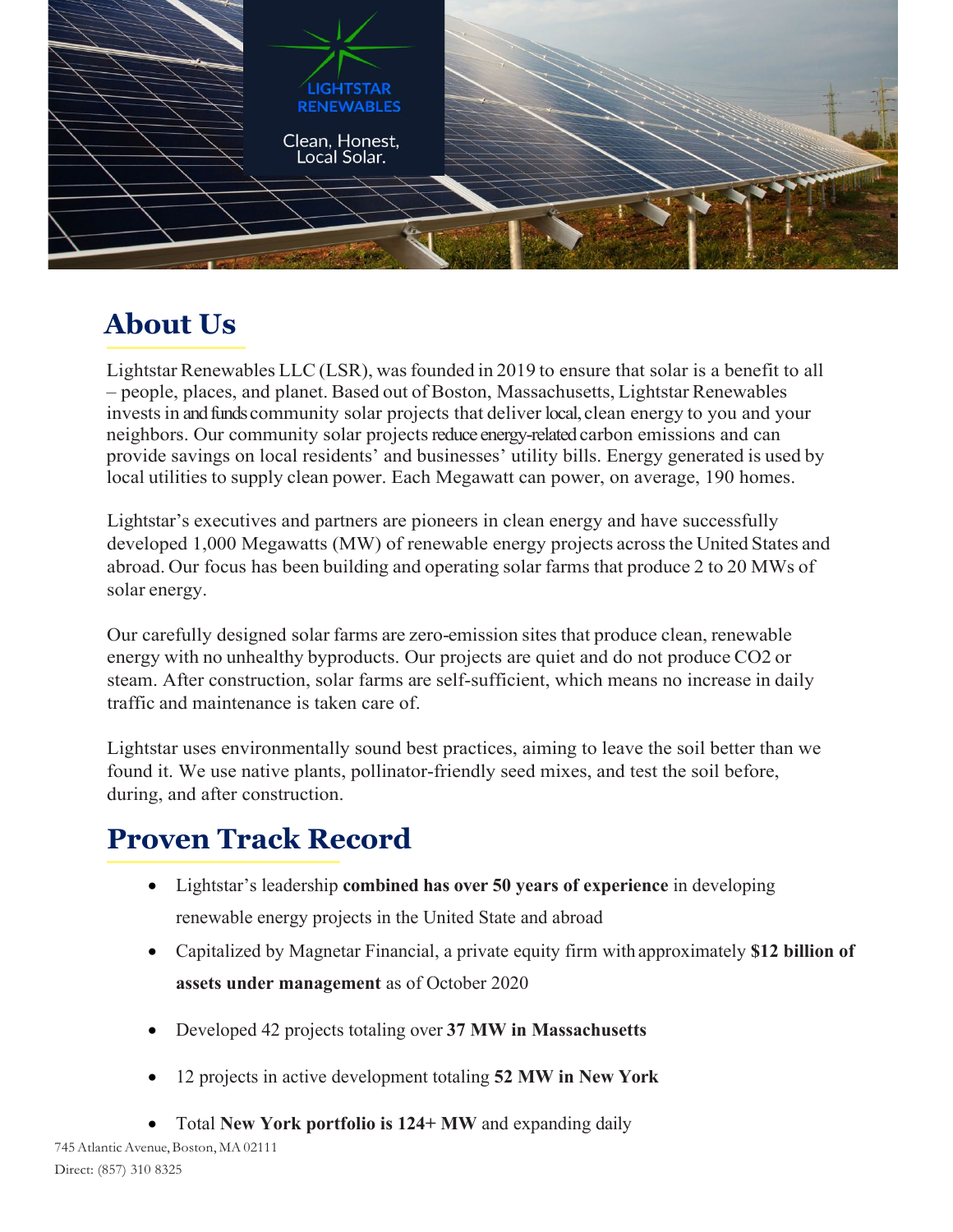

## **Frequently Asked Questions**

## **Why Lightstar?**

Lightstar's energized, focused team of experts has a holistic understanding of how the land and solar can work together to the mutual benefit of both. We are a well-funded growing company that focuses on relationships rather than a corporate developer trying to maximize profit. Our focus is your family and your land; delivering a secure, guaranteed revenue stream for the next 20+ years.

#### **What is a solar farm & what is it going to look like on my land**?

It is a ground mounted framing system that is usually pile driven or blasted depending on the soil. The framing system holds the solar modules in a serious of lengths that are south or south east facing. Typically, the modules sit approximately 6 to 8 feet off the ground. Usually sited on an area of the parcel that can preserve or be integrated into the natural beautiful of the town.

## **How long will it take to develop the project?**

Generally, for a 5MW solar farm the development process, from permitting to final permission to operation, takes 12 months. However, the development timeline can vary depending on the utility company's interconnection process and, local/municipal permitting and approval processes. Seasonal considerations can impact the construction timeline sometimes adding 3-5 months, but Lightstar works to mitigate these extensions where possible.

## **Who will be responsible for the development and constructionand the associated costs?**

There is no cost burden for the landowner. Lightstar's experienced team will be responsible for the entire development and construction process and all associated costs.

## **How much will I be paid for leasing my land?**

Lease rates will vary depending on the specific characteristics of the land but you can expect to be paid a significant premium to the current rentable value of the land. See the attached personalized letter providing our indicative rental income.

#### **How are lease payments made?**

Lease payments will be made quarterly, in advance and are fixed (with an annual escalator) for the life of the project. Regardless of system performance, the lease payments will occur as laid out in the agreement.

## **How long will you lease my land?**

Typically, we will lease the land for 20 years, with the option to extend.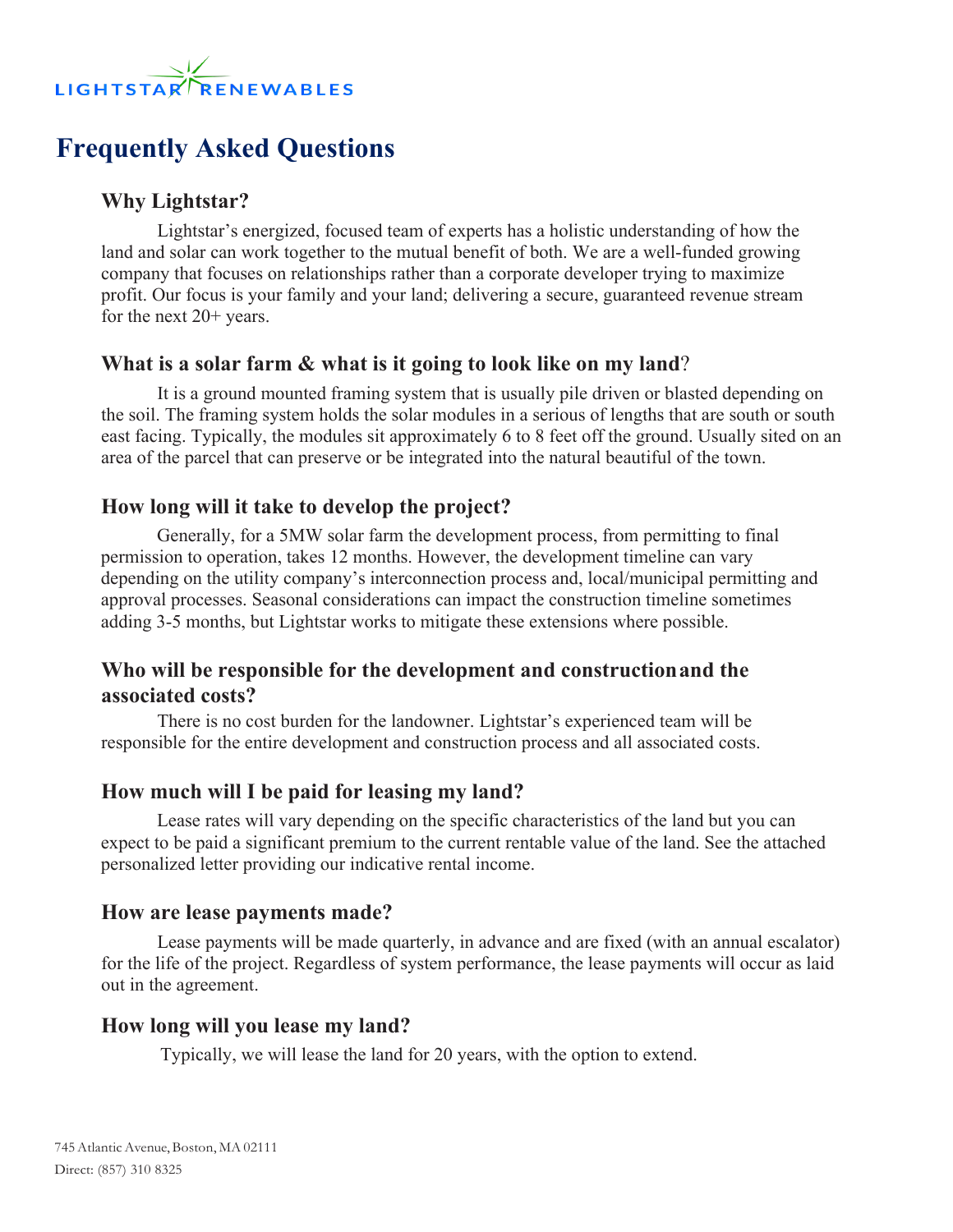

## **How visible will the solar farm be?**

Lightstar will consult with you throughout the development stage to ensure that the visual impact of solar farm will be minimal. We specialize in incorporating natural screening such as trees and native plants to help mitigate any potential visual impacts. Generally speaking, solar farms are low-profile structures and typically do not pose a significant hinderance to visual sightlines.

## **Does a solar farm produce a loud noise?**

No. The solar farm's inverters will produce a very low decibel sound while operating during the day, however it will not be a noticeable disturbance. At night, the solar farm will not be producing power and thus does not produce any sound.

## **Will I be able to utilize my property for other uses once the solar farm is built?**

Yes. Many of the landowners only lease us a portion of their property and use the remaining land to continue farming or operating their business. Until construction start you would continue to use the land as you always have. If you choose, you may be able to continue to farm the land in and around the solar array – for more information on this option please contact us.

## **What happens at the end of the lease?**

Lightstar will be responsible for removal of all equipment and infrastructure associated with the project. Lightstar will pay all costs associated with the decommissioning activity.

## **What is the next step?**

If you are interested in more information, we can have call and/or an in-person visit to identify areas of your property that can be used for solar and walk you through the full process. Connect with Stefano - (740) 275 8616.